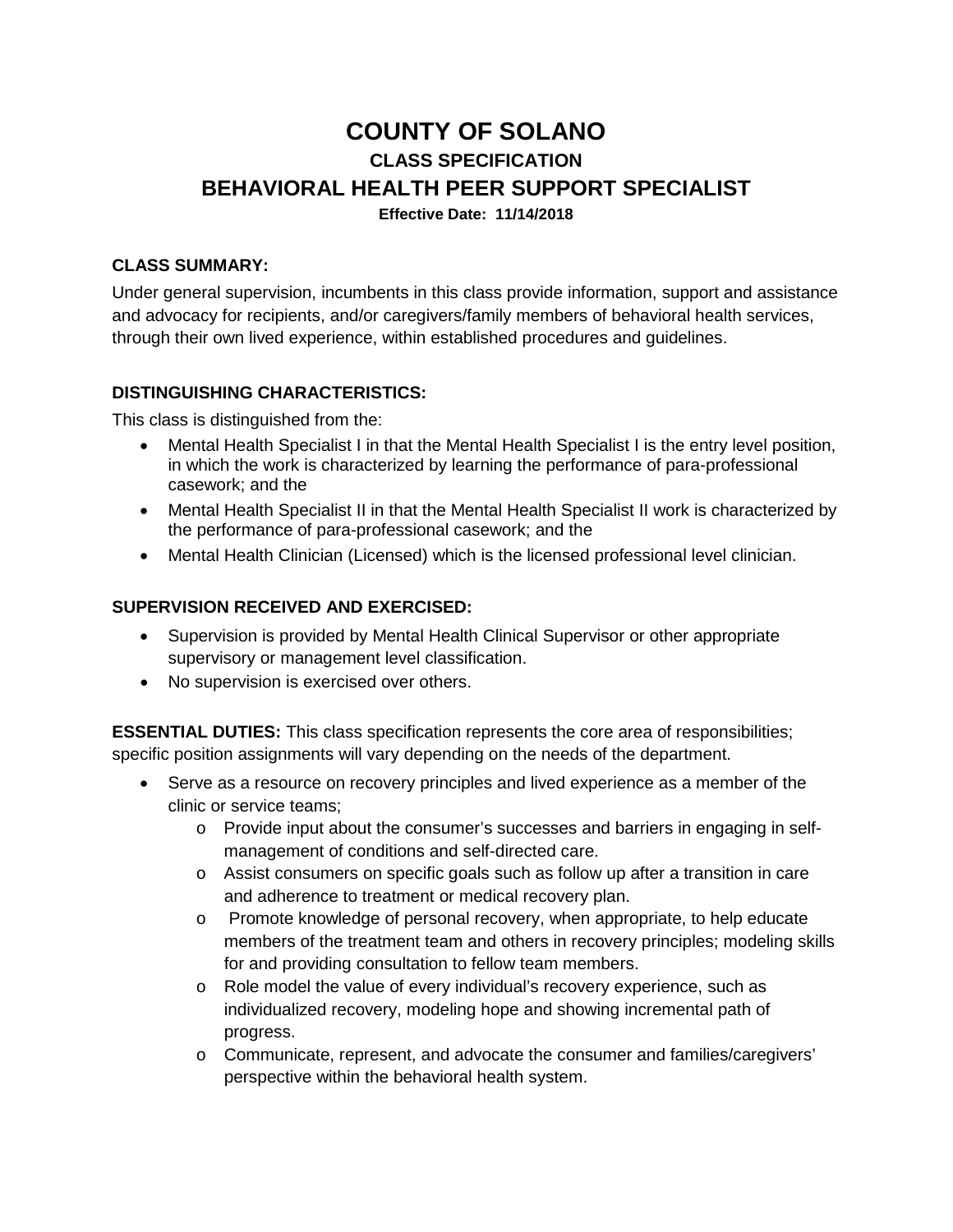- $\circ$  Encourage consumer to socialize with family and friends as well as participation in community based groups to create sustaining self-help networks in the community.
- Provide outreach and engagement support for hard-to-reach individuals, including homeless and those at risk of homelessness.
- Assist consumers in developing their own personal recovery plans using the Wellness Recovery Action Plan (WRAP) model and/or other wellness tools.
	- o Help individuals articulate their goals during one-on-one sessions while assisting them in learning how to identify and overcome fears, learn coping strategies, and encourage self-management and relapse prevention.
	- o Support the appropriate recognition, acceptance and understanding of social and cultural factors affecting the individual's behavioral health and adherence to treatment.
	- o Provide and/or advocate for any effective recovery based services that will aid the individual consumer in daily living.
	- o Assists consumers with rehabilitation services such as learning how to use transportation options, maintaining their residence, finding daily activities for positive community inclusion.
	- o Helps consumers to learn to advocate for themselves during medical appointments, including attending medical and behavioral health appointments as a support to the individual served as requested by the consumer.
- Assist in the preparation of reports and correspondence, and maintain a variety of documentation, including meeting notes, progress reports, incident reports, and other data.
	- o Input consumer meeting notes into a variety of computer programs.
- Develop effective working relationships with colleagues, agencies, and organizations to advocate for consumer and family/caregiver empowerment.
	- $\circ$  Support the County's connection with community organizations, schools, the justice system, residential living and housing programs, vocational programs, etc.
- Attend and participate in conferences, workshops and trainings within the behavioral health system and in the community.
- Performs other duties of a similar nature or level as assigned.

# **EDUCATION AND EXPERIENCE:**

• **Education:** High School Diploma, GED, or equivalent;

#### **AND**

• **Experience:** Two (2) years of personal experience in recovery from mental health or substance use challenges and three (3) months of advocacy, leadership, or engagement in peer recovery activities.

# **LICENSING, CERTIFICATION AND REGISTRATION REQUIREMENTS**:

Possession of, or ability to obtain, a California Driver's License may be required.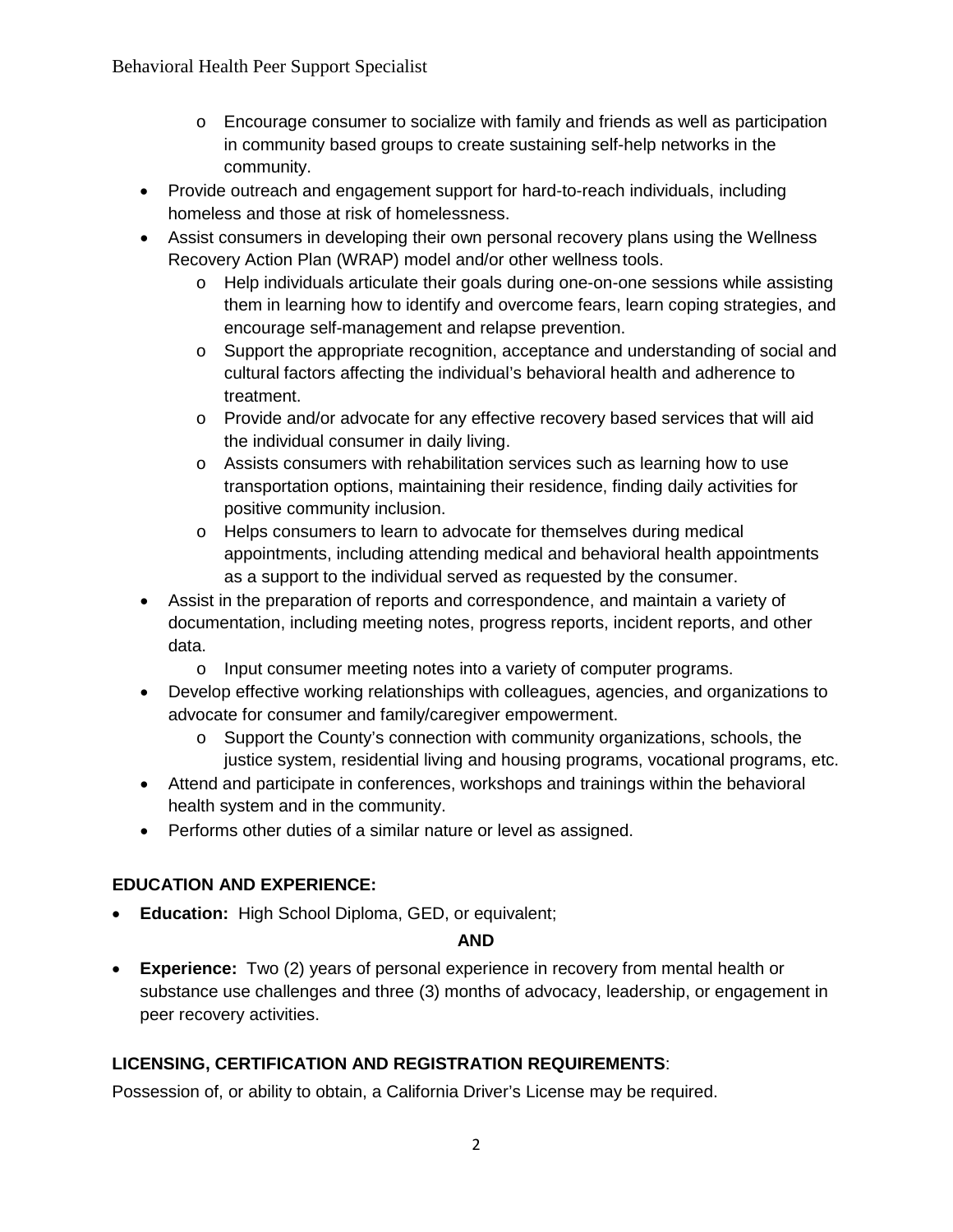### **SPECIAL REQUIREMENTS**

Successful completion of a County-approved Peer Support Training and Wellness Recovery Action Plan (WRAP), or other County-approved evidence-based recovery program curriculum prior to the end of the probationary period is required.

## **REQUIRED KNOWLEDGE, SKILLS AND ABILITIES:**

#### **Knowledge of:**

- WRAP model of care, or similar evidence based, wellness management recovery models
- Peer support and recovery principles and how to apply them in support of others
- Customer service techniques for dealing with customers
- Community resources for those served
- English composition, spelling, grammar, vocabulary, and punctuation for both written and oral communications
- Oral communication techniques to include presentations.

#### **Skill and/or Ability to**:

- Provide advocacy for others receiving services.
- Utilize his or her own lived experience of recovery (as defined by that person) to inspire recovery in the lives of persons served.
- Share personal experience in recover with others (staff, contractors, community) to show effectiveness of recovery principles.
- Use motivational interviewing and listening techniques.
- Use modern office equipment to include computers and related software applications
- Participate in a multi-disciplinary team.
- Demonstrate activities of daily living to clients.
- Collaborate with other agencies and peer workforce.
- Establish and maintain effective working relationships with those contacted in the performance of required duties.
- Maintain accurate records and document actions taken.
- Maintain confidentiality of clients, records, and information.

#### **PHYSICAL REQUIREMENTS:**

- Positions in this class typically require stooping, kneeling, reaching, occasional standing, occasional walking, pushing, pulling, fingering, grasping, feeling (i.e. sense of touch), and repetitive motion.
- Employees in this class exert up to 10 pounds of force occasionally and/or a negligible amount of force frequently or constantly to lift, carry, push, pull or otherwise move objects.